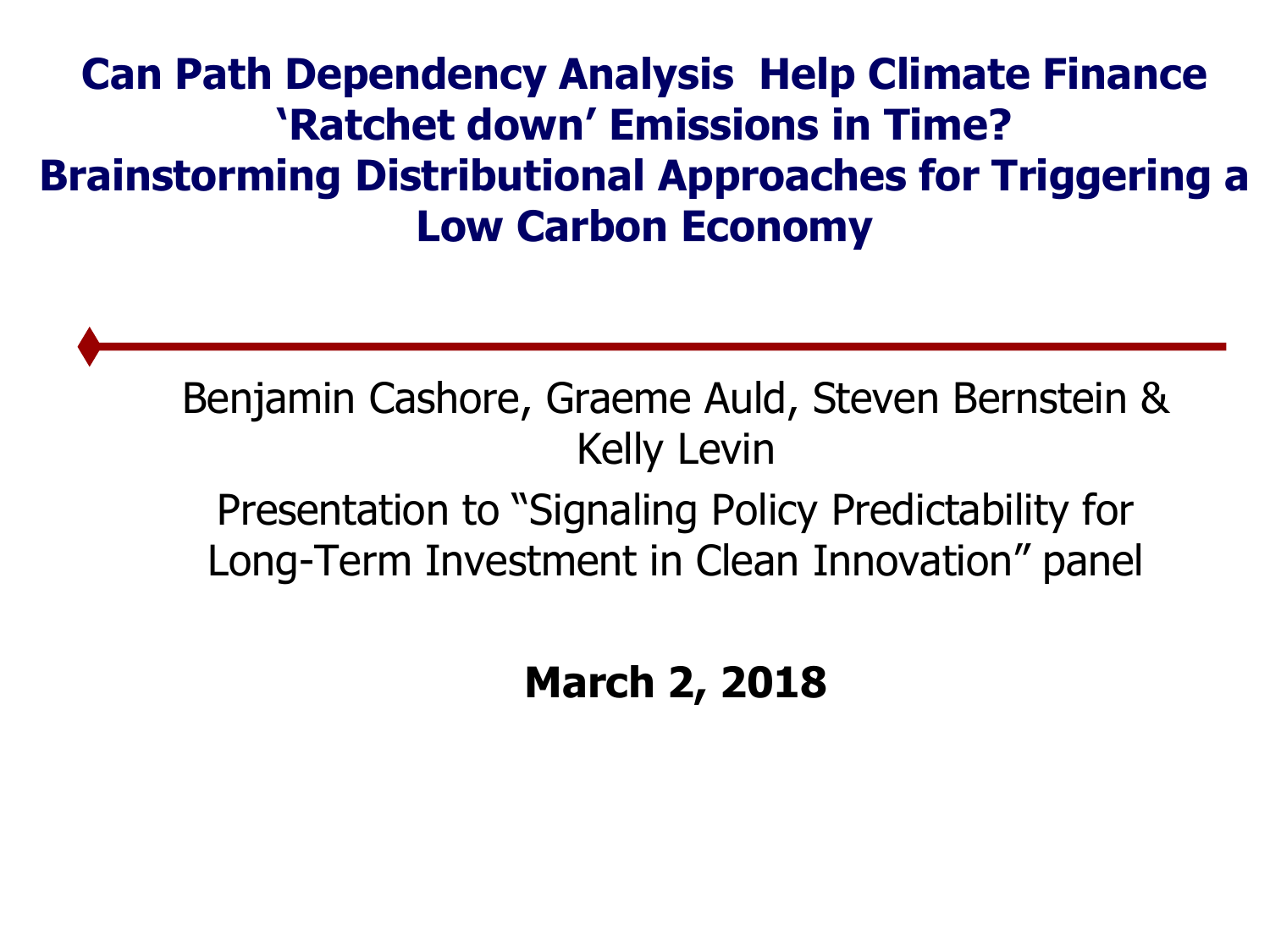# **Outline**

•Review climate as a "super wicked problem" identified by Levin, Cashore, Bernstein and Auld (2007, 2012)

- •Identify "path dependency analysis" is one way to proceed
- •Illustrate how path dependency has explained past policy trajectories
- •Reflect on how it might be applied forward
	- •Climate finance
	- •Distributional allocation of climate finance resources
- •NOTE:
	- •Paper focuses on only one part of the broader review Daniel led

•This will also inform a Saturday morning workshop for further brainstorming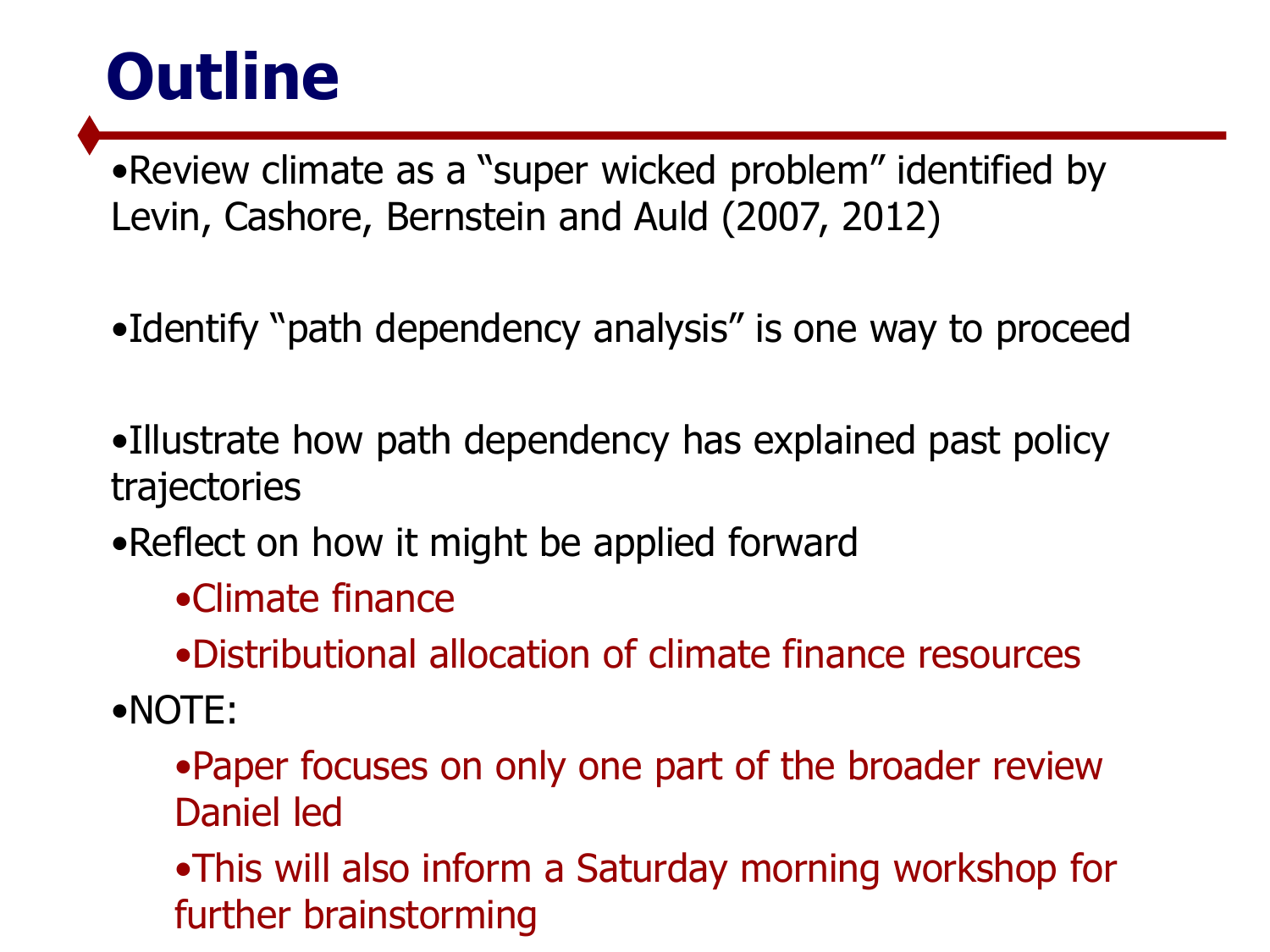# **Context: Reversing Commitments**

• Last 30 years has witnessed vacillating Canadian approaches to the global climate crisis

•Chretien signs Kyoto, Harper removes support, Trudeau promotes Paris

• Today, there is now a national intergovernmental consensus that: •Canada has a responsibility for addressing global climate emissions

•Climate finance mechanisms are emerging as a central component

- Two (of three) elephants in the room:
	- •What is stopping this latest trend from being **reversed**? •Will climate finance be enough to achieve 1.5/2 degrees targets?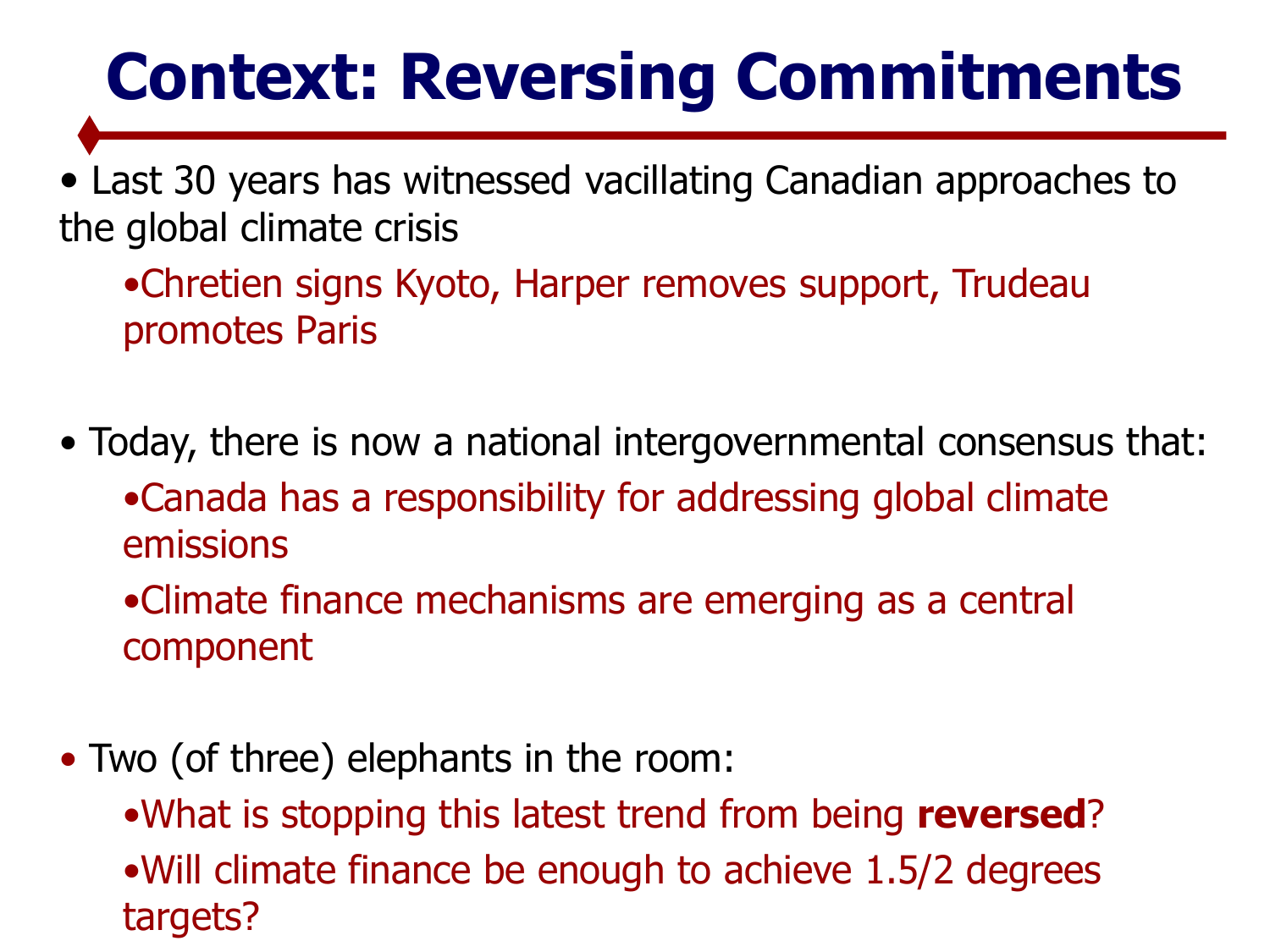# **What are 'Super Wicked' Problems?**

- $\triangleright$  Time is running out irreversibility
- $\triangleright$  No central authority
- $\triangleright$  Those seeking to end the problem are also causing it
	- Texting, smoking, web surfing
- $\triangleright$  Policies discount the future irrationally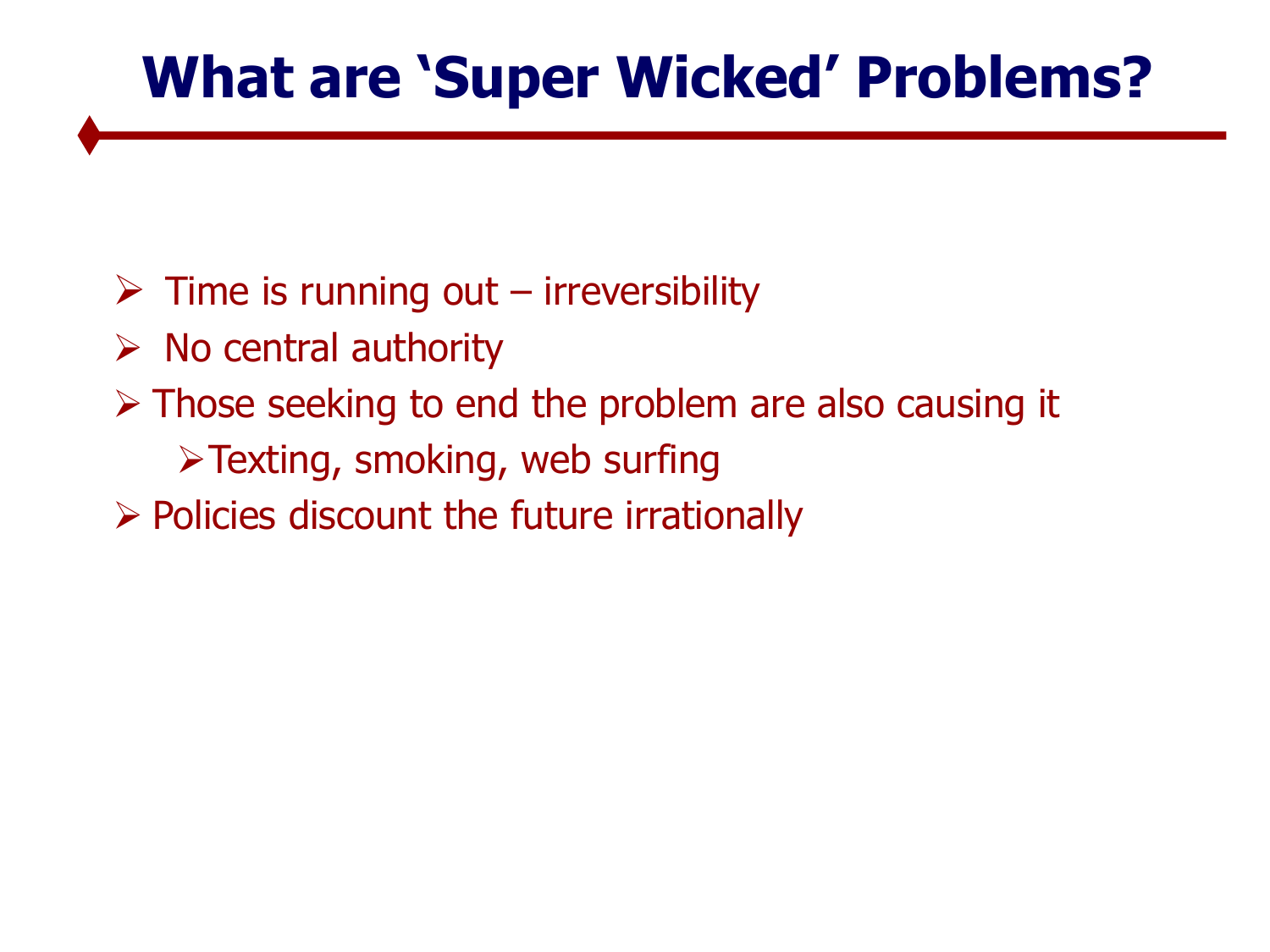### **A tragedy**

- Even though we collectively recognize the need to act now to avoid future catastrophic impacts
- the immediate implications of required behavioral changes overwhelm the ability of the political and policy systems at multiple levels to respond.
- The battles we are waging is against ourselves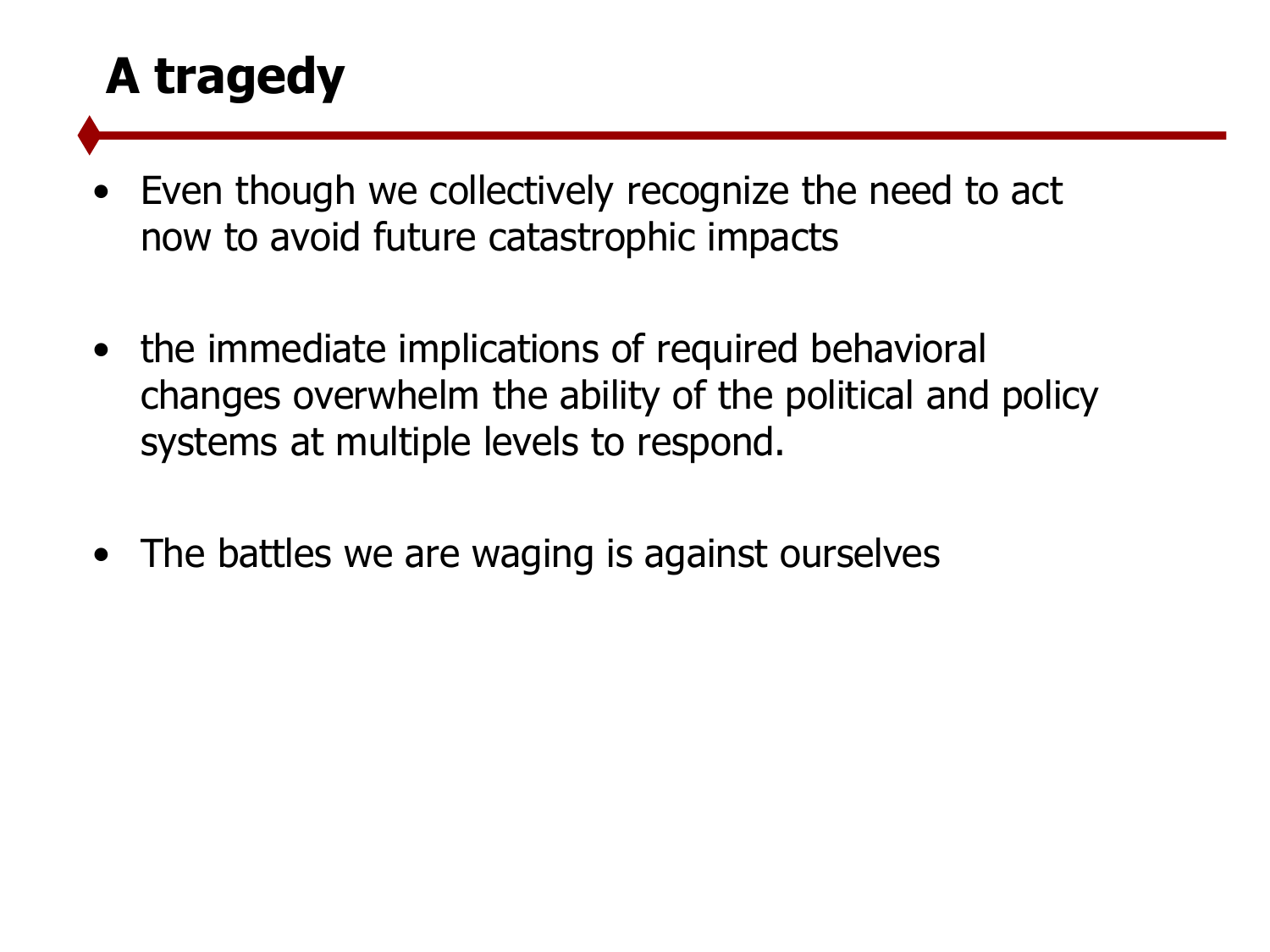# **Traditional Policy Analysis Techniques Insufficient**

- **"Single step" linear analysis**
- **"Set it and Forget it": Daniel Rosenbloom**
	- "Often lead to policy solutions that either
		- fail in the political system
		- succeed, but are weak and subject to reversal
- **Cost-Benefit Analysis**
	- Useful information
	- But can't address factors that must be included
		- Norm changes, coalition building
		- Changing preferences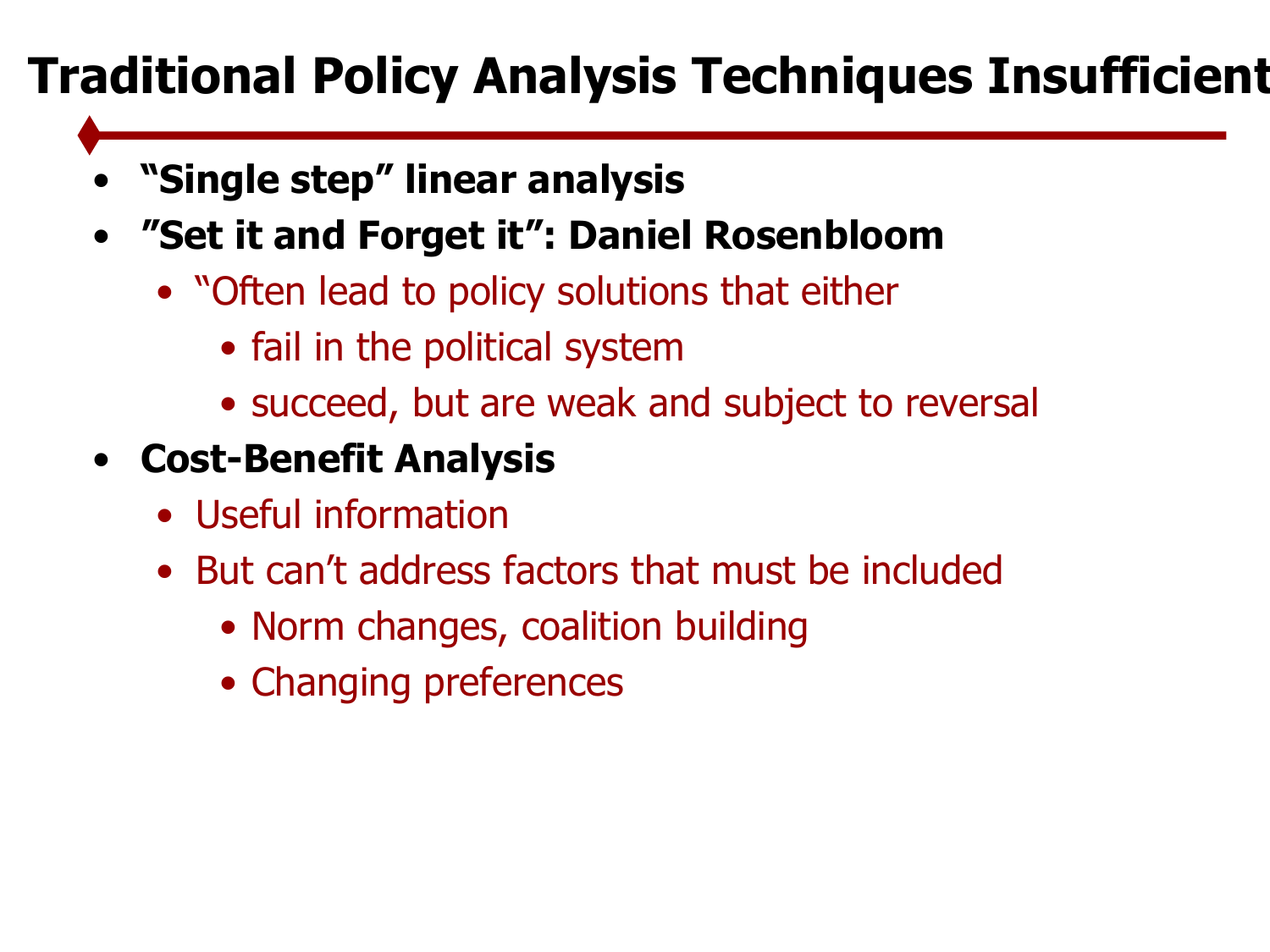### **Durability Assumed or Ignore**

#### •**Yet many solutions are short lived**

•Effects of NGO Boycott of Home Depot 25 years ago

•Boreal forest accord among Canadian forest products industry and NGOs appears to be loosing momentum

•Tasmania Forestry Accord among NGOs and industry reversed by newly elected government

#### •**However some are durable**

•BC's protected area designations of 25 years ago

#### •**Need to better theorize to uncover policy solutions that have potential for durability**

•Can't wait 25 years for the "evidence based approach"

•Too late for super wicked problems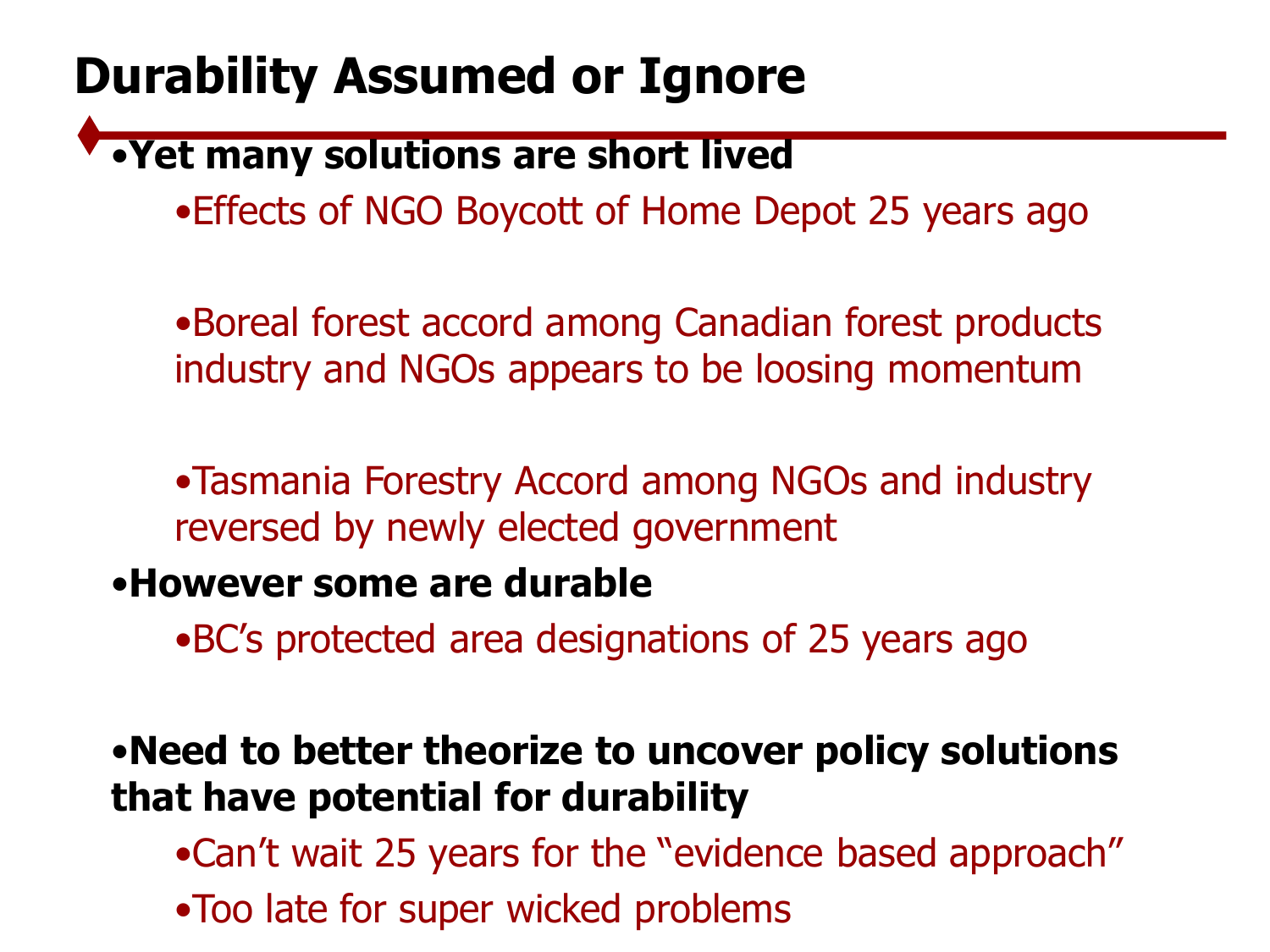## **Path Dependency Analysis**

#### • **Lock-in**

- Immediate stickiness
- **Self-reinforcing**
	- costs of reversing rise over time
- **Increasing returns**
	- benefits increase over time
- **Positive feedbacks**
	- expanding populations and reinforcing original support
	- (avoids niche approaches)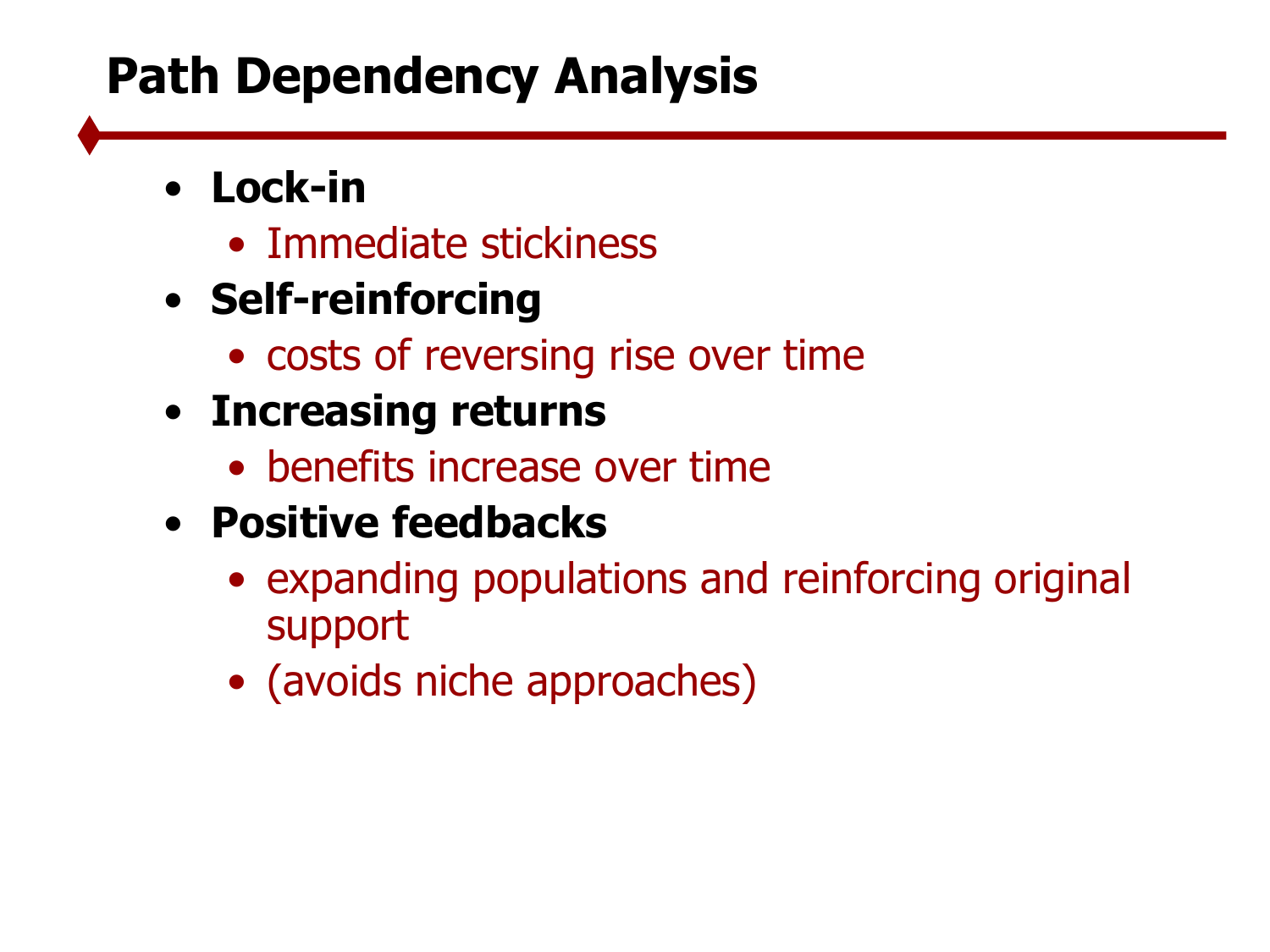### **Three Diagnostic questions**

- DQ1: What can be done to create stickiness making reversibility immediately difficult?
- DQ2: What can be done to entrench support over time?
- DQ3: What can be done to expand the population that supports the policy?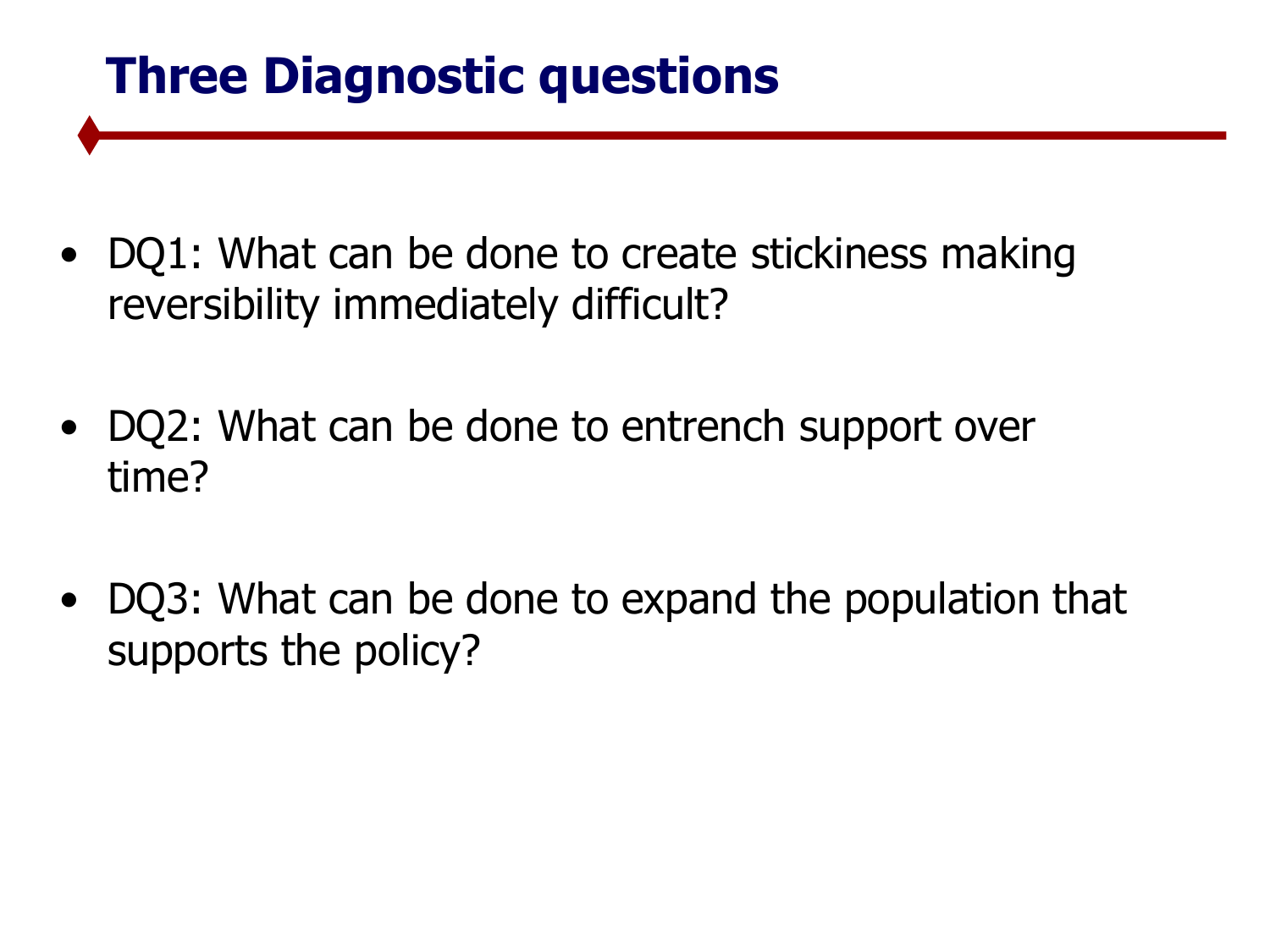#### **Recent evidence: Obamacare**

- **Provision that health plans must cover all children ages 26 and under**
	- Initiated as 'easy to pull lever' inside legislative committees
	- Hard to change owing to threat of political mobilization
- **Two distinct steps with different logics**
	- Cause of the the lever: ability to tinker with policy settings
	- Cause of durability is different: threat of political mobilization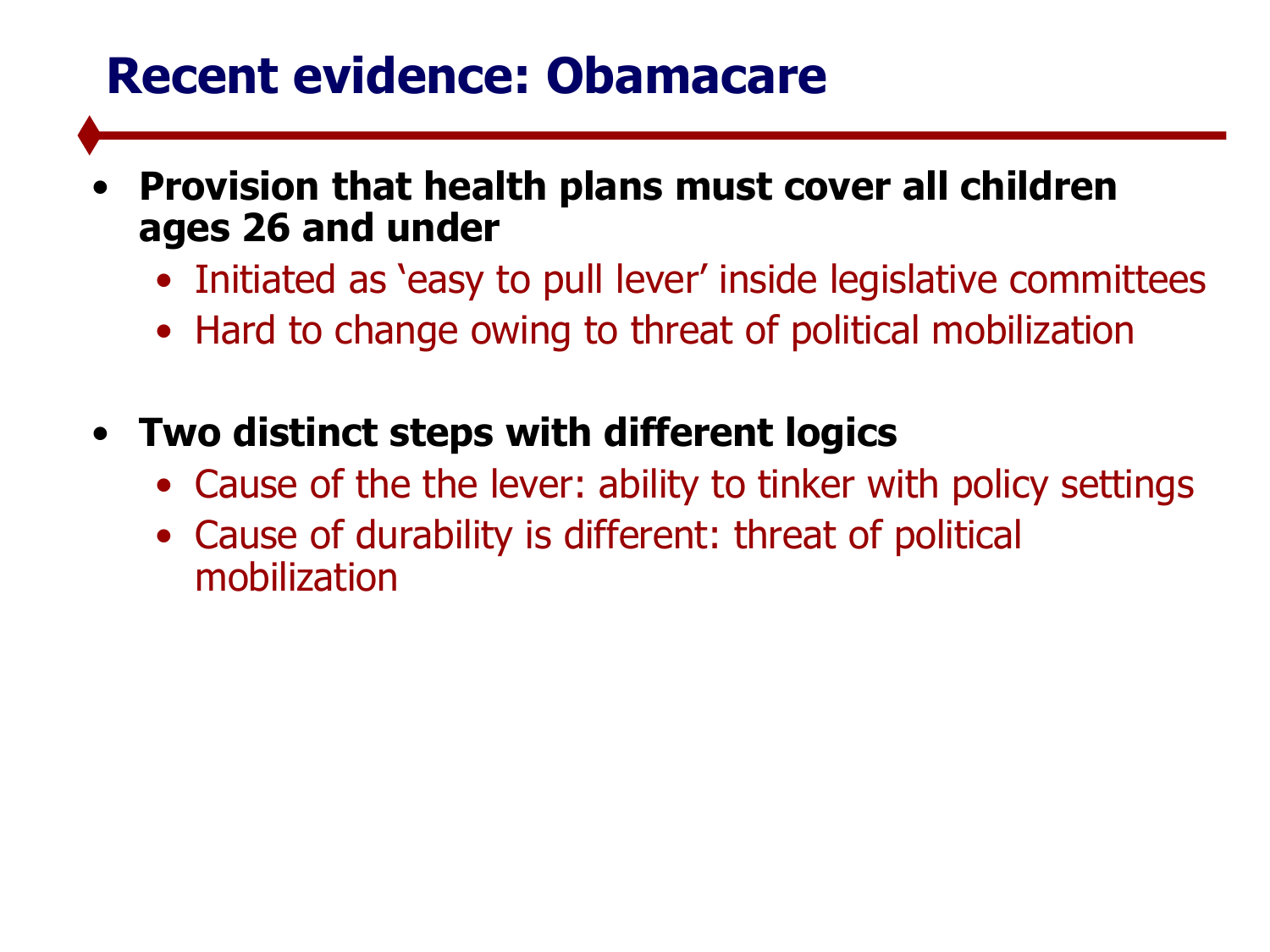# **Resource allocation tinkering: Washington State**

- **Logging on State Forest Lands**
	- Revenues from harvesting are allocated to **public education**  creating a "Bootleggers and Baptists" coalition.
	- Reinforces production over conservation goals, since well funded education relies on maintaining logging.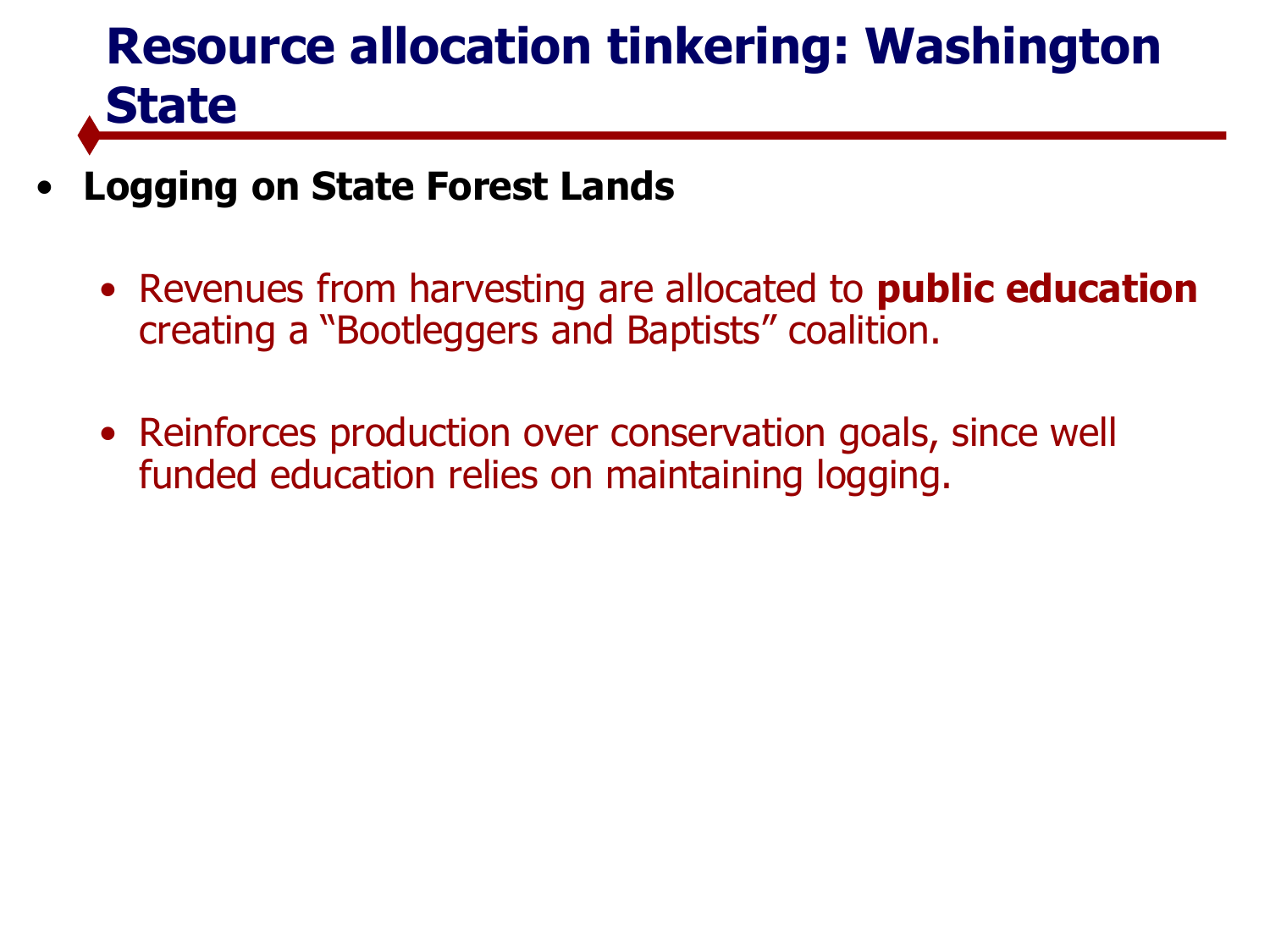### **Brainstorming Tools: Coalitions**

#### •**Can strategic interests be harnessed towards collective outcomes?**

- Bootleggers and Baptists coalitions
- California effect: "relatively highly regulated companies see it in their strategic self interest to align with environmental groups to focus on increasing regulations on less regulated competitors"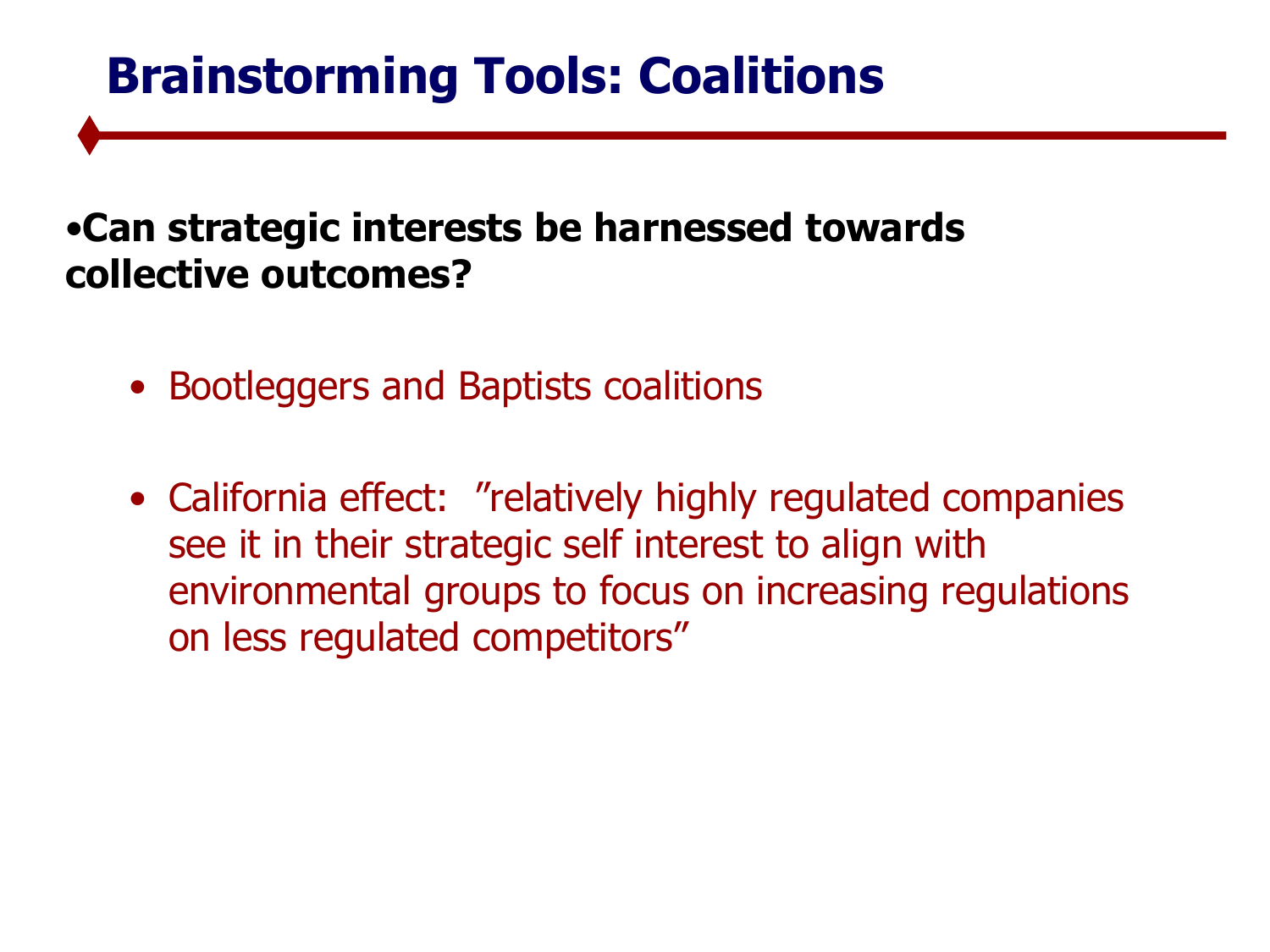## **Brainstorming Tools: Norm generation**

#### • **Norm generation key**

- Slavery, gay marriage, smoking all durable because of norm changes, not just rules
- **Leigh's work all on this is central**
	- Leigh has worked on this significantly including: Raymond, Weldon, Daniel Kelly, Arriaga, Clark "Making Change Norm-Based Strategies for Institutional Change to Address Intractable Problems Political Research **Quarterly**
- **Hard to do but lessons emerge for strategic intervention**
	- Routinization
	- Policy learning among stakeholders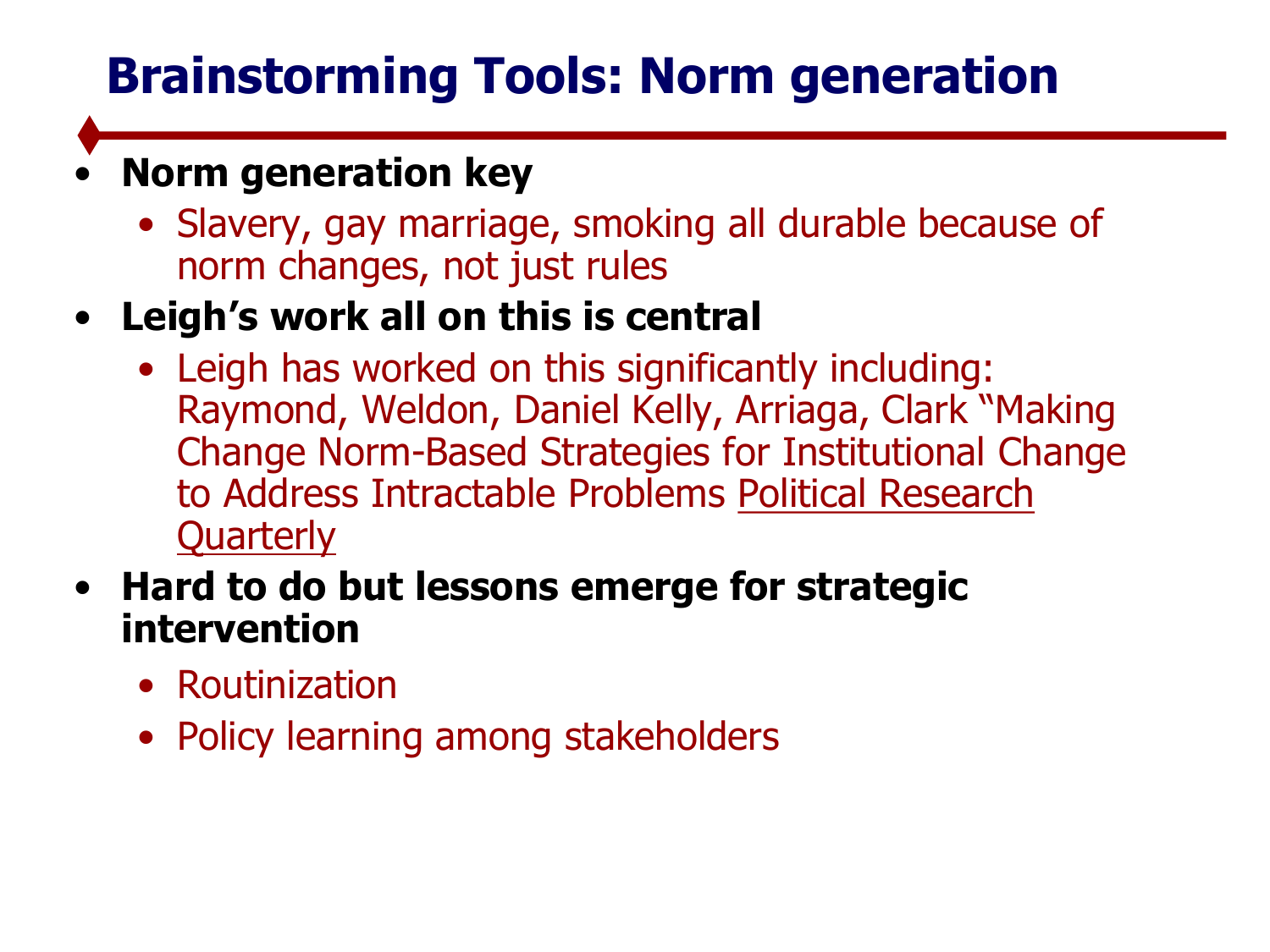## **Examples of Climate Policy Triggers in Practice?**

#### • **Carbon tax British Columbia**

- Broad coalitions of support were generated by distributing resources to municipalities and tax payers
- Fostered norm generation elsewhere?

#### • **Feed-in Tariffs in Europe**

- Created long-term self interest for participants
- Expanded to new communities as more wanted to participate for normative and strategic reasons